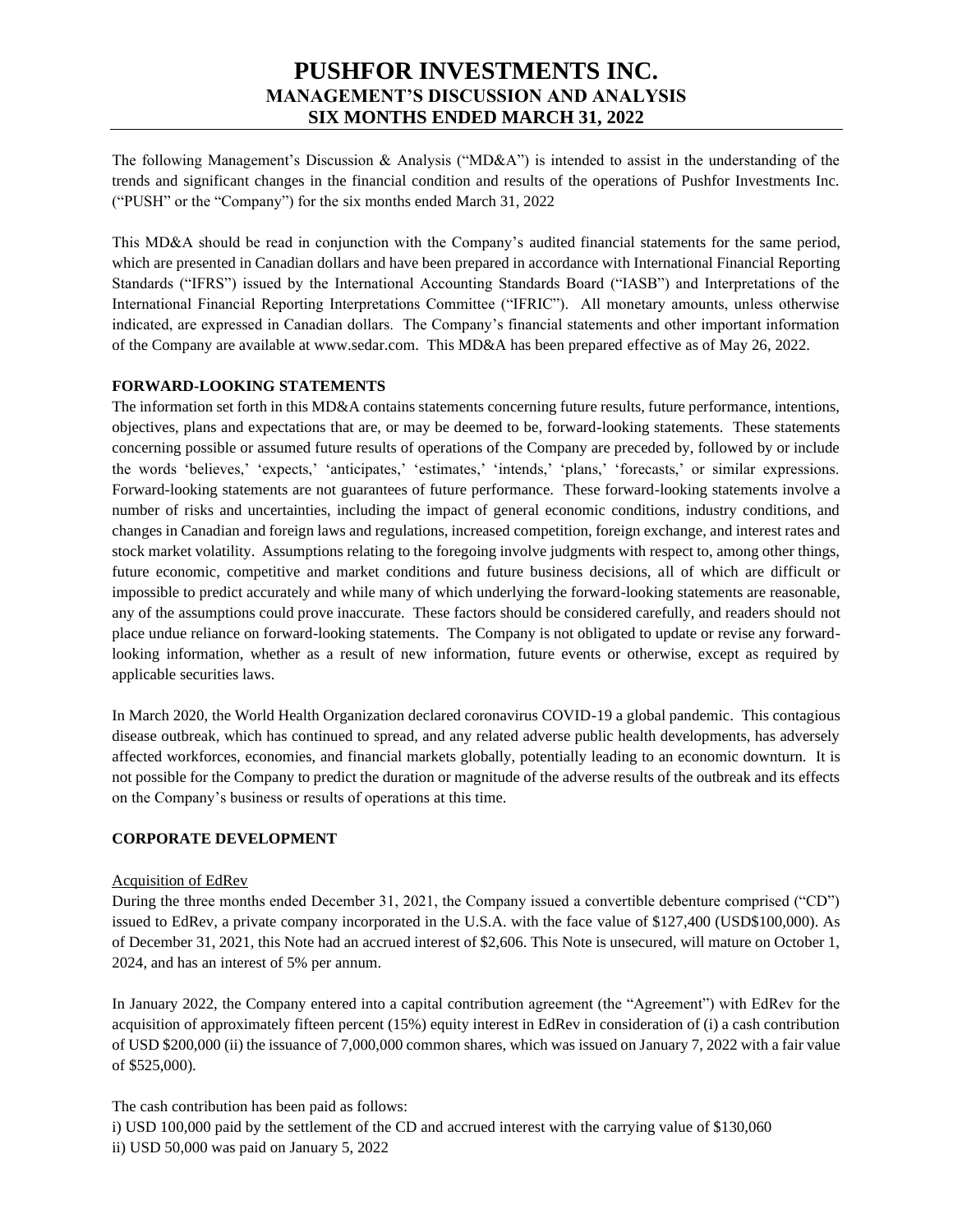iii) USD 50,000 was outstanding that has been included in the Company's accounts payable and accrued liabilities.

### Acquisition of AFX

On November 8, 2021, the Company and Professional Trading Services S.A. ("PTS") and AFX NETWORKS INC. ("AFX') entered into a definitive share purchase agreement pursuant to which the Company had agreed to acquire 100% of the issued and outstanding shares of AFX owned and controlled by PTS (the "Acquisition"). The Acquisition closed on January 19, 2022.

AFX is a freight logistics company that provides an integrated cloud platform ecosystem for various logistics verticals. Proceeds of acquisition are as follows:

- Cash proceeds of \$ 318,160 (USD \$250,000), that was paid in November 2021;
- Issuance of 15,000,000 common shares in the share capital of the Company to PTS (issued on January 13, 2022 with a fair value of \$1,050,000).

At the date of acquisition, AFX did not meet the definition of a business as there were no substantive processes in place. Accordingly, the transaction has been accounted for as an acquisition of intangible assets owned by AFX.

#### Grant and cancellation of stock options

On September 24, 2021, the Company granted 12,300,000 stock options to officers and consultants with an exercise price of \$0.25 and expire 5 years from grant date. All options were vested and exercisable when granted. These options were granted mainly for the efforts and services rendered for the proposed 100% acquisition of EdRev. As the full acquisition of EdRev did not complete as planned, the Company cancelled all the 12,300,000 stock options granted on December 14, 2021.

On January 28, 2022, the Company granted 12,800,000 stock options to officers, directors, consultants. These options vested on the date of grant, are exercisable into the Company's common share at \$0.07 per share and will expire five years from the grant date.

#### Shares issuance

1) 700,000 common shares issued for exercise of warrants at \$0.06 per share for gross proceeds of \$42,000;

2) 7,000,000 common shares issued to EdRev in accordance with the Agreement with EdRev with a fair value of \$525,000 (Note 5);

3) 15,000,000 common shares issued for the acquisition of AFX with a fair value of \$1,050,000 (Note 6)

4) 2,000,000 common shares issued to an IR consultant for services rendered during the six months ended March 31, 2022 with a fair value of \$140,000.

## **SUMMARY OF QUARTERLY RESULTS**

The Company does not expect its revenue or net operating result to subject to seasonality. As one of the Company's main activities is investment in marketable securities, the Company does expect the quarterly operating results to fluctuate with the market values of the marketable securities held in hands. The table below sets out quarterly information of the Company for the recent eight quarters: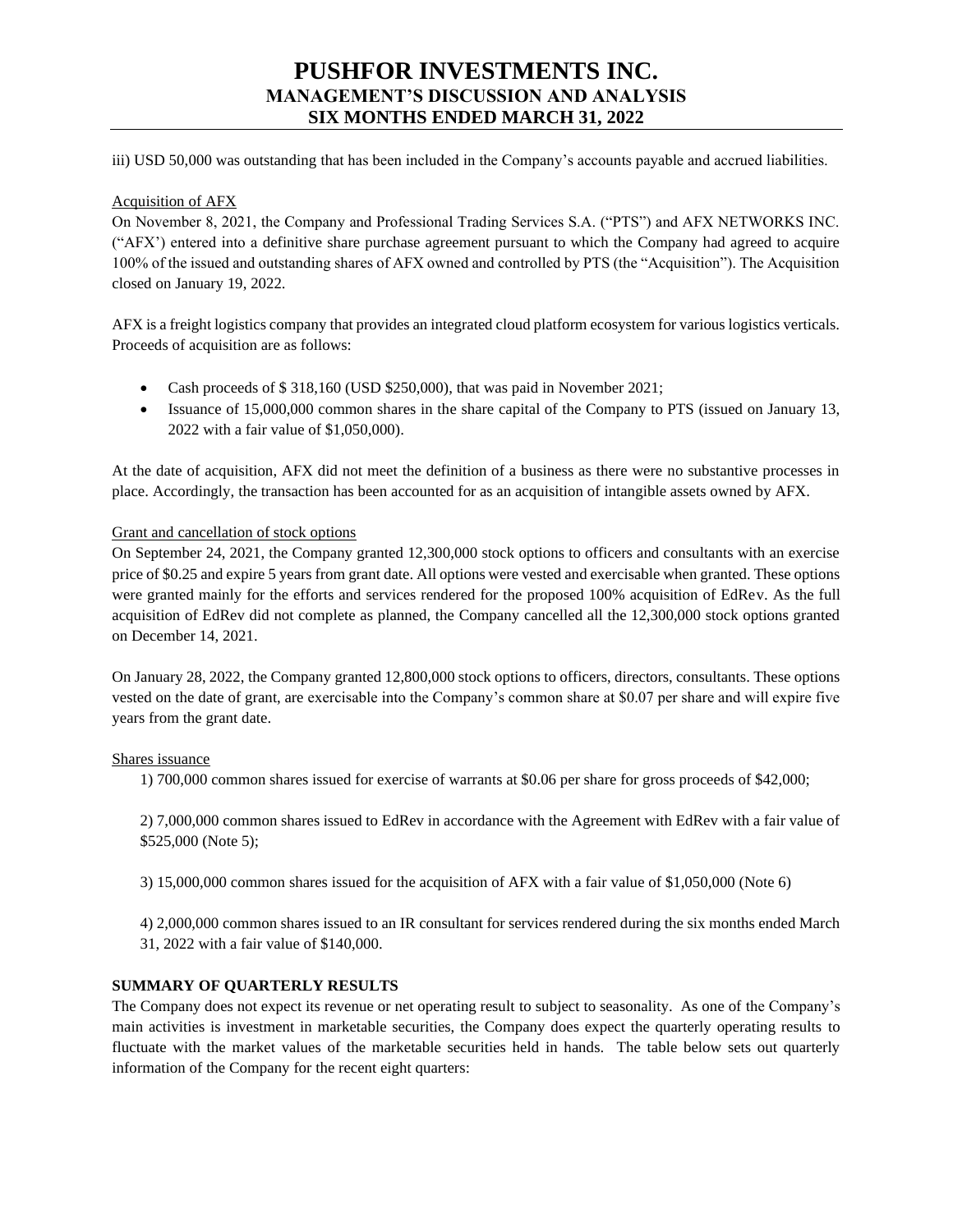|                                       |    | Q <sub>2</sub><br>2022 | Q1<br>2022              |     | Q4<br>2021  | Q <sub>3</sub><br>2021 |
|---------------------------------------|----|------------------------|-------------------------|-----|-------------|------------------------|
| Revenue                               | \$ | Ξ.                     | \$<br>٠                 | \$  |             | \$                     |
| Net loss attributable to equity       |    |                        |                         |     |             |                        |
| shareholders of the Company           | \$ | (713, 534)             | \$<br>(425, 116)        | \$  | (2,407,248) | \$<br>(87, 277)        |
| Loss per share attributable to equity |    |                        |                         |     |             |                        |
| shareholders of the Company           | S  | (0.00)                 | \$<br>(0.00)            | \$  | (0.02)      | \$<br>(0.00)           |
|                                       |    |                        |                         |     |             |                        |
|                                       |    | Q <sub>2</sub>         | Q1                      |     | Q4          | Q <sub>3</sub>         |
|                                       |    | 2021                   | 2021                    |     | 2020        | 2020                   |
| Revenue (i)                           | \$ | Ξ.                     | \$<br>$\qquad \qquad -$ | \$  | 21,803      | \$<br>12,323           |
| Net loss attributable to              |    |                        |                         |     |             |                        |
| equity shareholders of the            |    |                        |                         |     |             |                        |
| Company                               | \$ | (95, 759)              | \$<br>(29, 832)         | \$. | (2,805,391) | \$<br>(469, 863)       |
| Loss per share attributable to        |    |                        |                         |     |             |                        |
| equity shareholders of                |    |                        |                         |     |             |                        |
| the Company                           | \$ | (0.00)                 | (0.00)                  | \$  | (0.03)      | \$<br>(0.00)           |

(i) The Company disposed its operating subsidiaries on September 30, 2020. Revenue presented in the above for the three quarters of 2020 were solely earned by these disposed subsidiaries.

## **RESULTS OF OPERATIONS**

Six months ended March 31, 2022 compared to the same period in 2021

| Six months ended March 31,                   | 2022          | 2021       |
|----------------------------------------------|---------------|------------|
|                                              | \$            | \$         |
| <b>OPERATING EXPENSES</b>                    |               |            |
| Consulting fees (i)                          | 274,269       | 37,285     |
| Marketing (ii)                               | 182,642       | 782        |
| Office and administration                    | 20,088        | 3,606      |
| Professional fees                            | 54,703        | 34,956     |
| Rent                                         | 38,973        | 15,000     |
| Software development                         | 42,375        |            |
| Share-based compensation                     | 441,000       |            |
| Travel                                       | 37,061        |            |
| Transfer agent and regulatory fees           | 52,027        | 35,480     |
| Loss before the following:                   | (1,143,138)   | (127,109)  |
| <b>OTHER ITEMS</b>                           |               |            |
| Foreign exchange loss                        | (1,278)       |            |
| Accretion                                    | 2,870         |            |
| Gain on accounts payable settlement          |               | 3,000      |
| Interest revenue                             | 3,349         |            |
| Realized loss on disposition of investments  |               | (11)       |
| Unrealized loss on fair value of investments | (453)         | (1,471)    |
| <b>Net loss</b>                              | (1, 138, 650) | (125, 591) |

*i) The Company had a new management in 2021. The new management started to charge management fees commencing October 1, 2021. As such, consulting fees increased in 2022.*

*ii) The Company engaged an investor relationship consultant in the fourth quarter of 2020, thus incurred higher marketing expenditures 2022.*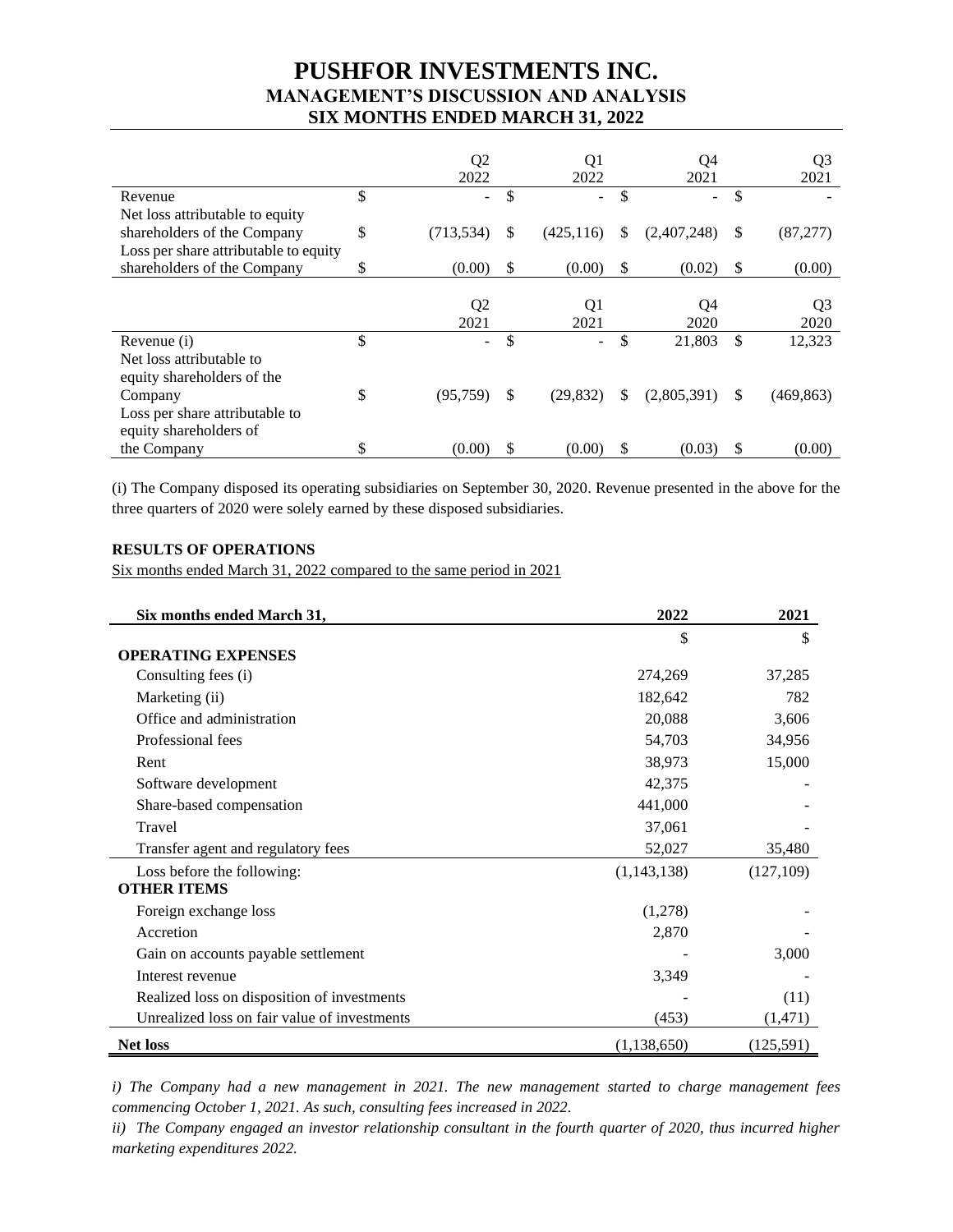*iii) The Company incurred higher operating expenses during the first six months of 2022 as the Company has been actively developing new business in this year*

With respect to the assets and liabilities on the balance sheet, the Company's cash decreased by \$1.11 million (2022/3/31- \$130,916; 2021/9/30 - \$1,239,552). During the six-month period ended March 31, 2022, the Company used \$641,293 to finance its operations, used \$509,343 to finance the Company's acquisition of subsidiary and investment, which was partially offset by a receipt of \$42,000 from exercise of warrants.

Three months ended March 31, 2022 compared to the same period of the last year

| Three months ended March 31,                        | 2022       | 2021      |  |
|-----------------------------------------------------|------------|-----------|--|
|                                                     | \$         | \$        |  |
| <b>OPERATING EXPENSES</b>                           |            |           |  |
| Consulting fees                                     | 85,633     | 29,035    |  |
| Marketing                                           | 36,121     | 782       |  |
| Office and administration                           | 9,982      | 3,137     |  |
| Professional fees                                   | 41,903     | 28,812    |  |
| Rent                                                | 19,919     | 7,500     |  |
| Software development                                | 42,375     |           |  |
| Share-based compensation                            | 441,000    |           |  |
| Travel                                              | 14,961     |           |  |
| Transfer agent and regulatory fees                  | 22,157     | 28,809    |  |
| Loss before the following:                          | (714, 051) | (98,075)  |  |
| <b>OTHER ITEMS</b>                                  |            |           |  |
| Foreign exchange gain (loss)                        | 340        |           |  |
| Gain on accounts payable settlement                 |            | 3,000     |  |
| Interest revenue                                    | 630        |           |  |
| Realized loss on disposition of investments         |            | (11)      |  |
| Unrealized gain (loss) on fair value of investments | (453)      | (673)     |  |
| <b>Net loss</b>                                     | (713, 534) | (95, 759) |  |

The quarter to quarter movement of the Company's expenditures are similar to those discussed in the above section for the six-month period comparison.

## **LIQUIDITY AND CAPITAL RESOURCES**

As of March 31, 2022, the Company had a working capital of \$65,669 (September 30, 2021 – \$1,159,762). The Company is not subject to external working capital requirements.

Management believes the liquidity on hand will not be adequate to finance the Company's operations to achieve its long-term business objectives. The Company intends to finance the Company's operations by additional related party financing and/or equity financing.

While the Company was able to raise financing when needed in the past, there is no guarantee that the Company can do so in the future.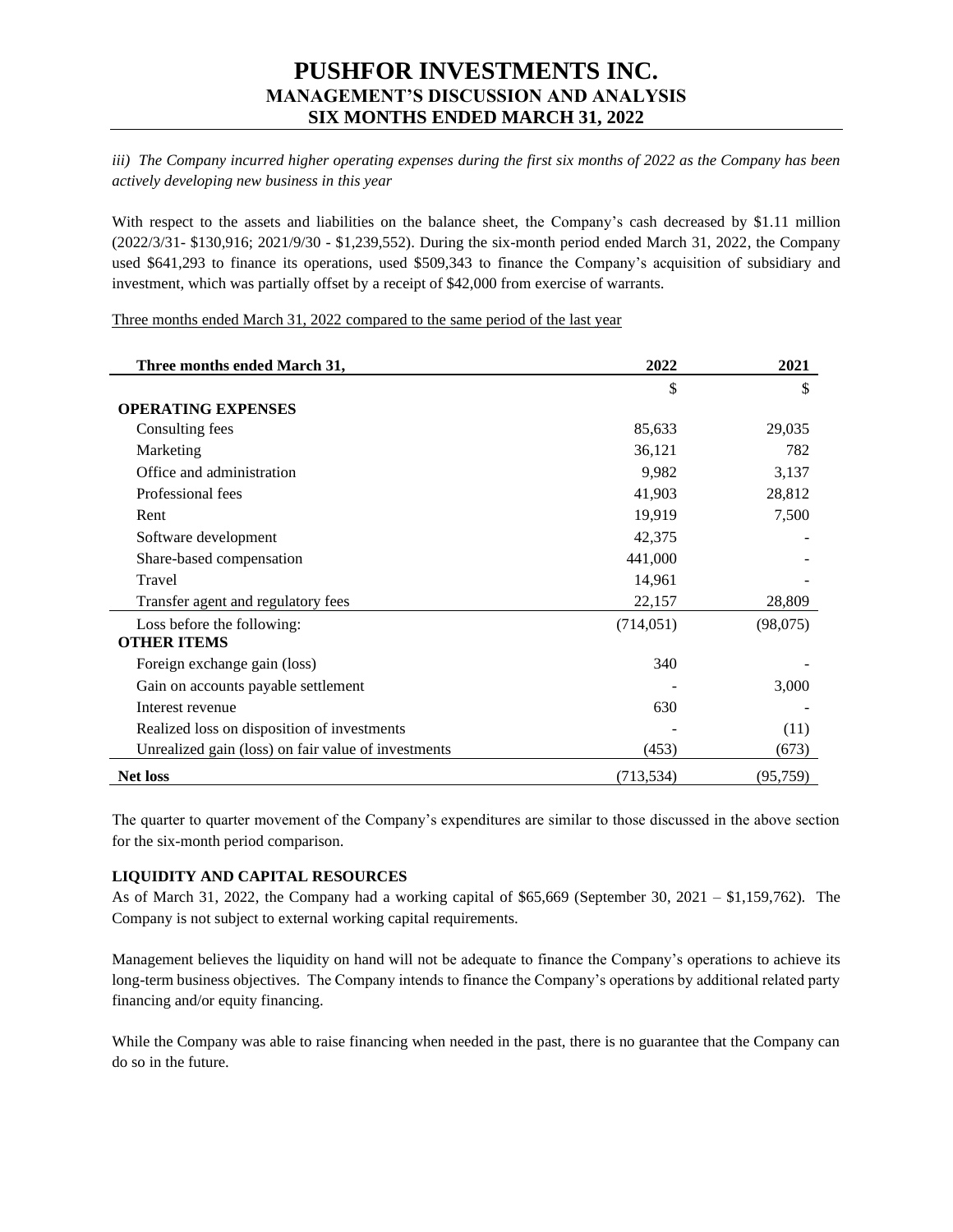### **TRANSACTIONS WITH RELATED PARTIES**

The Company had the following transactions with related parties:

|                  |               | Six months ended | Six months ended |
|------------------|---------------|------------------|------------------|
| Position         | Nature        | March 31, 2022   | March 31, 2021   |
|                  |               |                  |                  |
| <b>Directors</b> | Director fees | -                | 6,000            |
| Officers         | consulting    | 152.956          | -                |

As at March 31, 2022, the Company had a balance of \$77,557 (September 30, 2021 - \$31,577) owing to officers of the Company.

#### **OUTSTANDING SHARE DATA**

As of the date of this MD&A, the Company has 181,220,441 common shares issued and outstanding.

## **OFF-BALANCE SHEET ARRANGEMENTS**

The Company does not have off-balance sheet arrangements.

#### **PROPOSED TRANSACTIONS**

The Company does not have proposed transactions that have material effects to the Company to discuss at this time.

### **SIGNIFICANT ACCOUNTING POLICIES AND CHANGES IN ACCOUNTING POLICIES**

The Company has not adopted new accounting policies since its recent year ended September 30, 2021. See Note 2 of the Company's condensed consolidated interim financial statements for the period ended March 31, 2022 for details.

## **FINANCIAL INSTRUMENTS AND RISK MANAGEMENT**

The Company is exposed in varying degrees to a variety of financial instrument related risks. The Board of Directors approves and monitors the risk management processes, inclusive of documented investment policies, counterparty limits and controlling and reporting structures. The type of risk exposure and the way in which such exposure is managed is provided as follows:

#### **Market Risk**

Market risk is the risk that the fair value of, or future cash flows from the Company's investment in marketable securities will significantly fluctuate because of changes in marketplaces. The Company is exposed to market risk or equity risk or equity price risk in trading its investment and unfavorable market conditions could result in dispositions of investments at less than favorable prices. Additionally, the Company marks its investments to market in accordance with accounting policies at each reporting period. This process could result in significant write-downs of the Company's investment over one or more reporting periods, particularly during periods of declining markets.

Market risk includes price risk, interest rate risk and currency risk as well as factors specific to an individual investment or its issuer or risk specific to a certain market. Market risk is managed principally through diversification of investments. Management monitors the overall market risk position on a quarterly basis.

#### **Price Risk**

The Company is exposed to price risk in relation to listed marketable securities held as FVTPL investment.

#### **Currency Risk**

Currency risk is the risk that the fair values of future cash flows of a financial instrument will fluctuate because they are denominated in currencies that differ from the respective functional currency. The Company is exposed to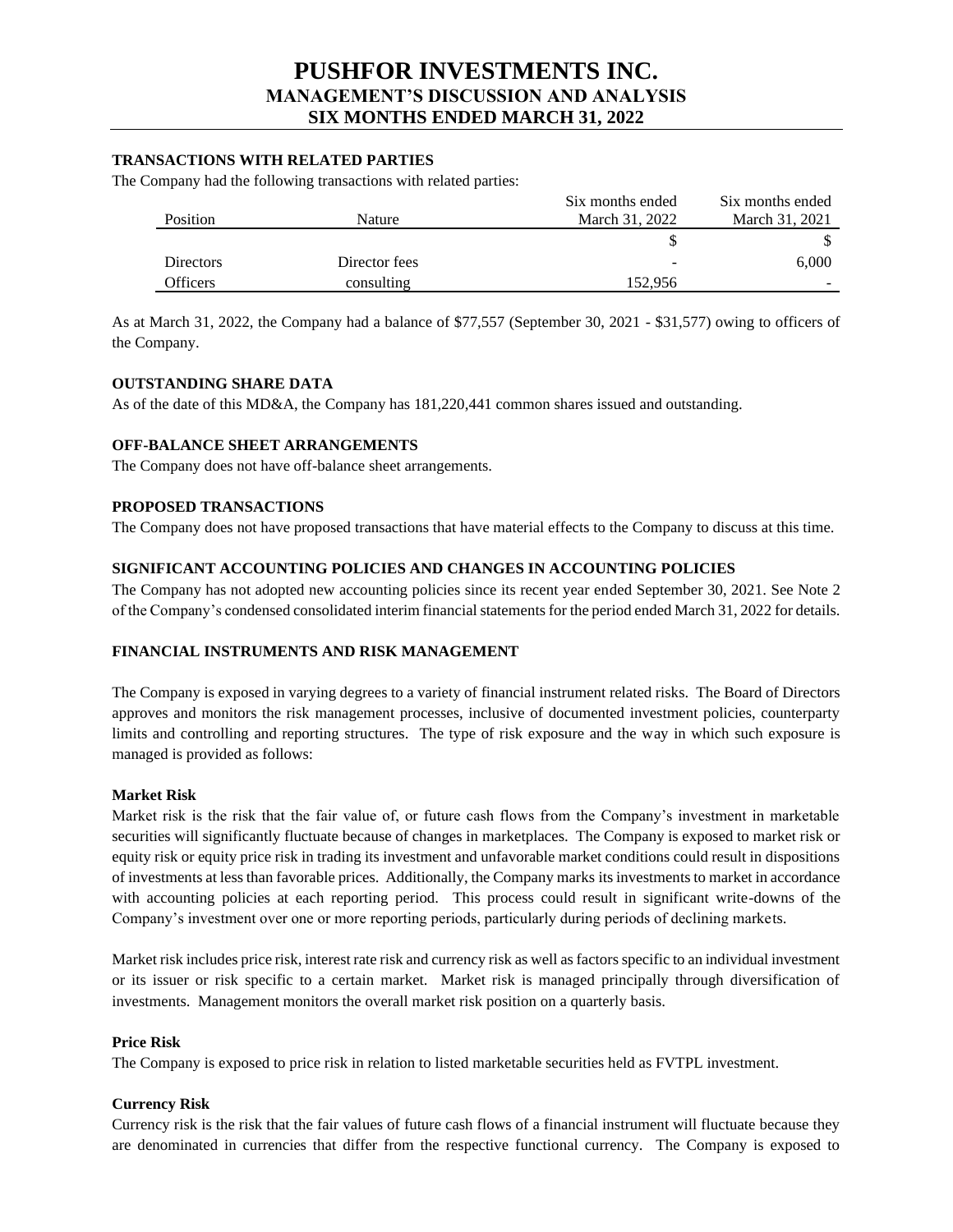currency risk on cash and note receivable denominated in United States dollars. A change of 10% of the foreign exchange rate between US\$ and Canadian \$ will have an impact of \$20,700 to the Company's statements of loss and comprehensive loss.

| Financial assets denominated in USD | <b>December 31, 2021</b> | <b>September 30, 2021</b> |
|-------------------------------------|--------------------------|---------------------------|
| Cash                                | \$8,566                  | \$425,086                 |
| Note receivable                     | \$91.146                 | \$90.674                  |

## **Interest Rate Risk**

Interest rate risk is the risk that the fair values or future cash flows of a financial instrument will fluctuate because of changes in market interest rates. The Company's exposure to interest rate risk if minimal as the Company does not have variable interest-bearing asset or debt.

## **Credit Risk**

Credit risk is the risk that one party to a financial instrument will fail to discharge an obligation and cause the other party to incur a financial loss. The Company's risk is its cash and note receivable. The Company evaluates the creditworthiness of the counterparty, the value of any collateral, and the fair value of the credit loss of the note receivable. The Company is not subject to material credit risk as at March 31, 2022.

## **Liquidity Risk**

Liquidity risk is the risk that the Company may be unable to meet its financial obligations as they fall due. The Company reviews its working capital position regularly to ensure there is sufficient capital in order to meet short-term business requirements, taking into account its anticipated cash flows from operations and its holding of cash.

## **Classification of Financial Instruments**

Financial assets and liabilities included in the statement of financial position are as follows:

|                                          | March 31, 2022 | September 30, 2021 |
|------------------------------------------|----------------|--------------------|
| Financial assets                         |                |                    |
| <b>FVTPL:</b>                            |                |                    |
| Cash                                     | 130,916        | 1,239,552          |
| Investments                              | 1,360          | 1,813              |
| Amortized cost:                          |                |                    |
| Note receivable                          | 91.146         | 90,674             |
| Financial liabilities- amortized         |                |                    |
| Accounts payable and accrued liabilities | 167,358        | 209,436            |
|                                          |                |                    |

## **Fair Value**

The fair value of the Company's financial assets and liabilities approximate the carrying amount whether due to their short-term nature or because the interest rates applied to measure their carrying amount approximate current market rates.

Financial instruments measured at fair value are classified into three levels in the fair value hierarchy according to the relative reliability of the inputs used to estimate the fair values. The three levels of the fair value hierarchy are:

- Level 1 Unadjusted quote prices in active markets for identical assets or liabilities;
- Level 2 Inputs other than quoted prices that are observable for the asset or liability, either directly or indirectly; and
- Level 3 Inputs that are not based on observable market data.